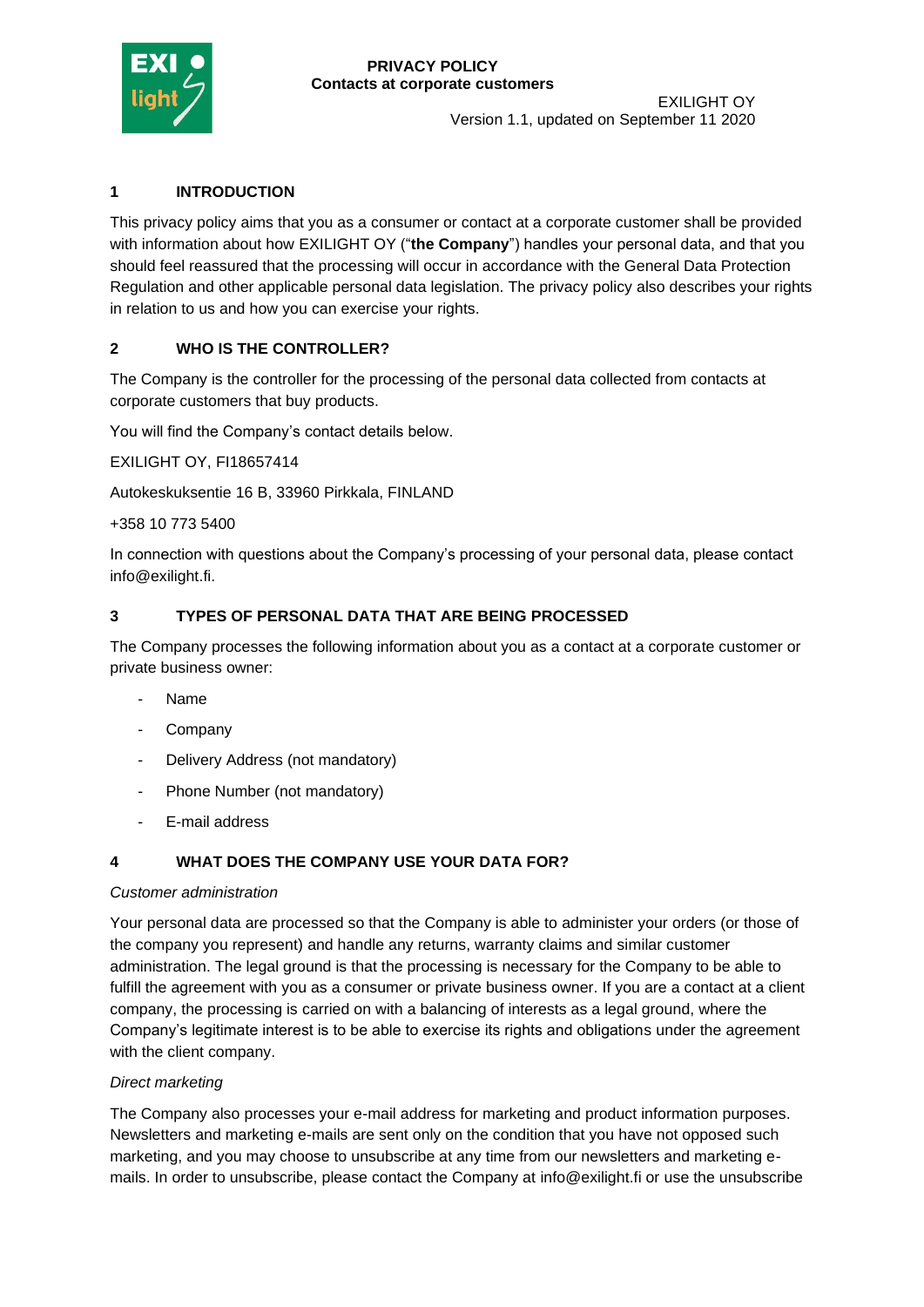link provided in each newsletter/e-mail. The marketing occurs based on a so-called balancing of interests as a legal ground, where the Company's legitimate interest is to market its products.

# **5 WHICH RECIPIENTS ARE WE GOING TO SHARE YOUR DATA WITH?**

The Company may transfer your personal data to delivery companies and system suppliers. These recipients only have the right to process your personal data on behalf of the Company in connection with performing a service for the Company, e.g. delivering ordered goods to you or sending marketing/newsletters. The Company takes all reasonable legal, technical and organisational measures in order to ensure that your data is handled securely and with an adequate level of protection during transfer to or sharing with such selected third parties.

The Company can also provide your personal data to public authorities e.g. the Finnish Tax Agency, if we are obliged to do so by law. In the case that all or parts of the Company's operations are sold, the Company can transfer your personal data to a potential buyer of the operations.

# **6 TRANSFER OF PERSONAL DATA OUTSIDE THE EU/EEA**

Your personal data will only be processed in the EU/EEA with the exception of email direct marketing system. Data Processing Agreement has been signed with email marketing system provider.

### **7 HOW LONG WILL WE SAVE YOUR DATA FOR?**

Your personal information is processed for as long as it is necessary for the Company to administer the purchase and any return of the goods. In the case where there is a warranty period on the purchase, your contact details and purchasing history will be saved during the warranty period so that the Company will be able to fulfill any warranty commitments.

Provided you have not opposed the receipt of newsletters and marketing e-mails, we will save your email address for the marketing of similar products for up to five years after your last purchase if you are a contact at a company.

In the event that the Company becomes aware that your employment at a client company is ending or you cease to be the corporate customer's contact for some other reason, we will remove your data.

The Company can save your personal data for a longer period if it is necessary to meet a legal obligation that needs to be processed by applicable law, or in order for the Company to be able to establish, exercise or defend legal claims, for example related to the Company's contractual relationship with the client company.

### **8 YOUR RIGHTS**

You have certain statutory rights that you can exercise in relation to the Company. A summary of these rights follows below. For complete information about your rights, please see the General Data Protection Regulation, Chapters 3–5.

- **Right to access/extract from register.** You have the right to get answers about whether the Company processes personal data about you. If this is the case, you have the right to information about, among other things, what personal data are being processed, the purpose of the processing, which external recipients receive your personal data and how long we will save your personal data for.
- **Right to data portability.** You have the right to request a copy of the personal data, which you have provided to the Company, in a structured, commonly used and machine-readable format. You also have the right to request that the Company transfer these personal data to another controller. The right to data portability applies to personal data, which is processed in